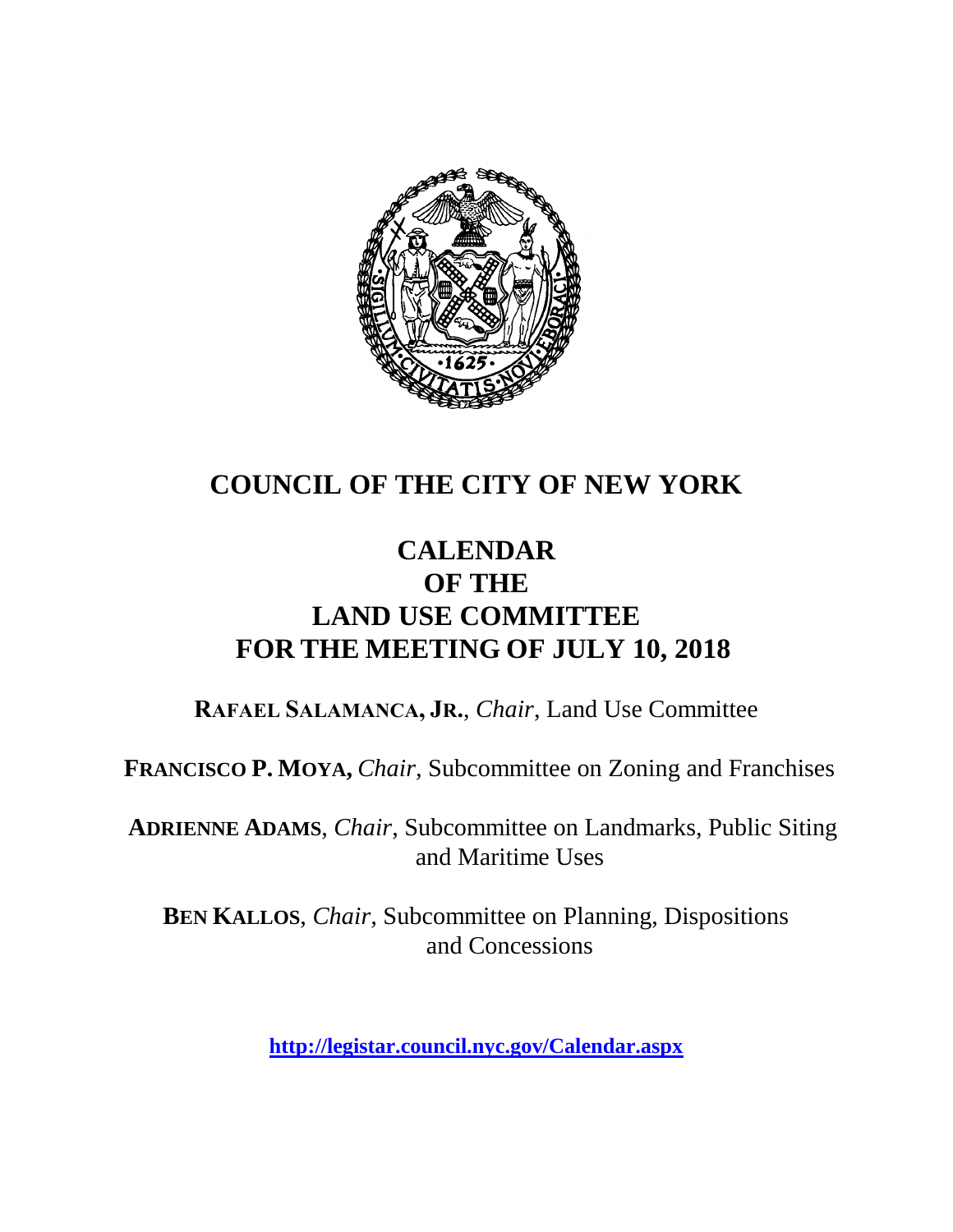#### **Table of Contents**

#### **Item No. Page**

#### *Subcommittee on Zoning & Franchises Public Hearing/Meeting Scheduled for 07/10/18 Commencing at 9:30 A.M.*

1. East  $14<sup>th</sup>$  Street and Irving Place (L.U. Nos.  $144 - 146$ )………….. 2-7

#### *Subcommittee on Zoning & Franchises Public Hearing/Meeting Scheduled for 07/10/18 Commencing at 1:00 P.M.*

|  | $7-19$ |
|--|--------|
|  |        |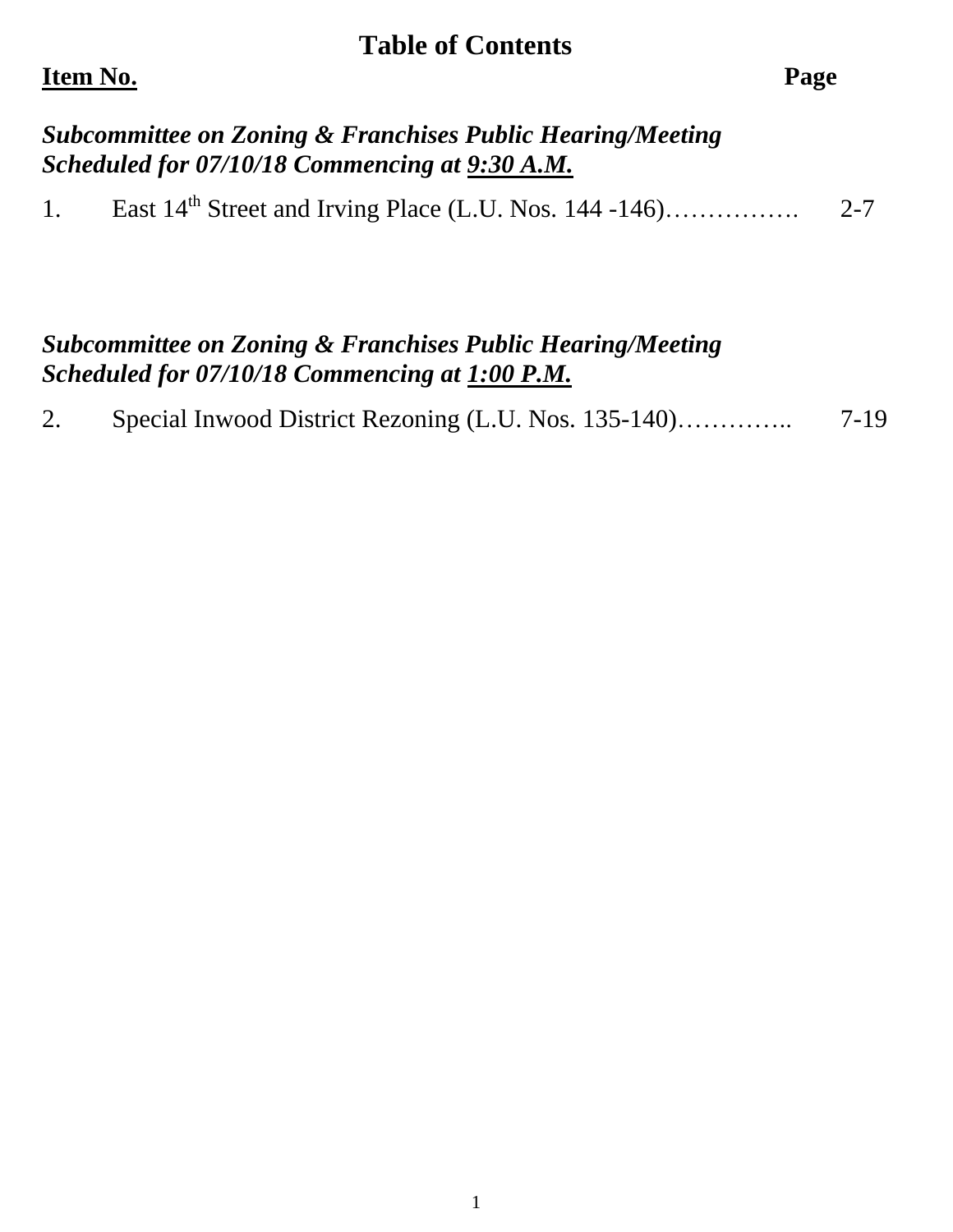## **SUBCOMMITTEE ON ZONING AND FRANCHISES**

The Subcommittee on Zoning and Franchises will hold a public hearing on the following matters in the **Council Chambers, City Hall,** New York City, New York 10007, commencing at **9:30 A.M., Tuesday, July 10, 2018:**

# **L.U. NOS. 144, 145 AND 146 ARE RELATED L.U. NO. 144 EAST 14TH STREET AND IRVING PLACE MANHATTAN CB - 3 C 180201 ZMM**

Application submitted by Fourteenth at Irving, LLC and the NYC Economic Development Corporation pursuant to Sections 197-c and 201 of the New York City Charter for the amendment of the Zoning Map, Section No. 12c:

- 1. changing from a C6-1 District to a C6-4 District property bounded by a line midway between East 14th Street and East 13th Street, the southerly centerline prolongation of Irving Place, East 13th Street, and a line 475 westerly of Third Avenue;
- 2. changing from a C6-2A District to a C6-4 District property bounded by a line midway between East 14th Street and East 13th Street, a line 325 feet westerly of Third Avenue, East 13th Street, and the southerly centerline prolongation of Irving Place; and
- 3. changing from a C6-3X District to a C6-4 District property bounded by East 14th Street, a line 325 feet westerly of Third Avenue, a line midway between East 14th Street and East 13th Street, and the southerly centerline prolongation of Irving Place;

as shown on a diagram (for illustrative purposes only) dated January 29, 2018, and subject to the conditions of the CEQR Declaration E-457.

## **L.U. NO. 145**

#### **EAST 14TH STREET AND IRVING PLACE**

#### **MANHATTAN CB - 3** N 180202 ZRM

Application submitted by Fourteenth at Irving, LLC and New York City Economic Development Corporation, pursuant to Section 201 of the New York City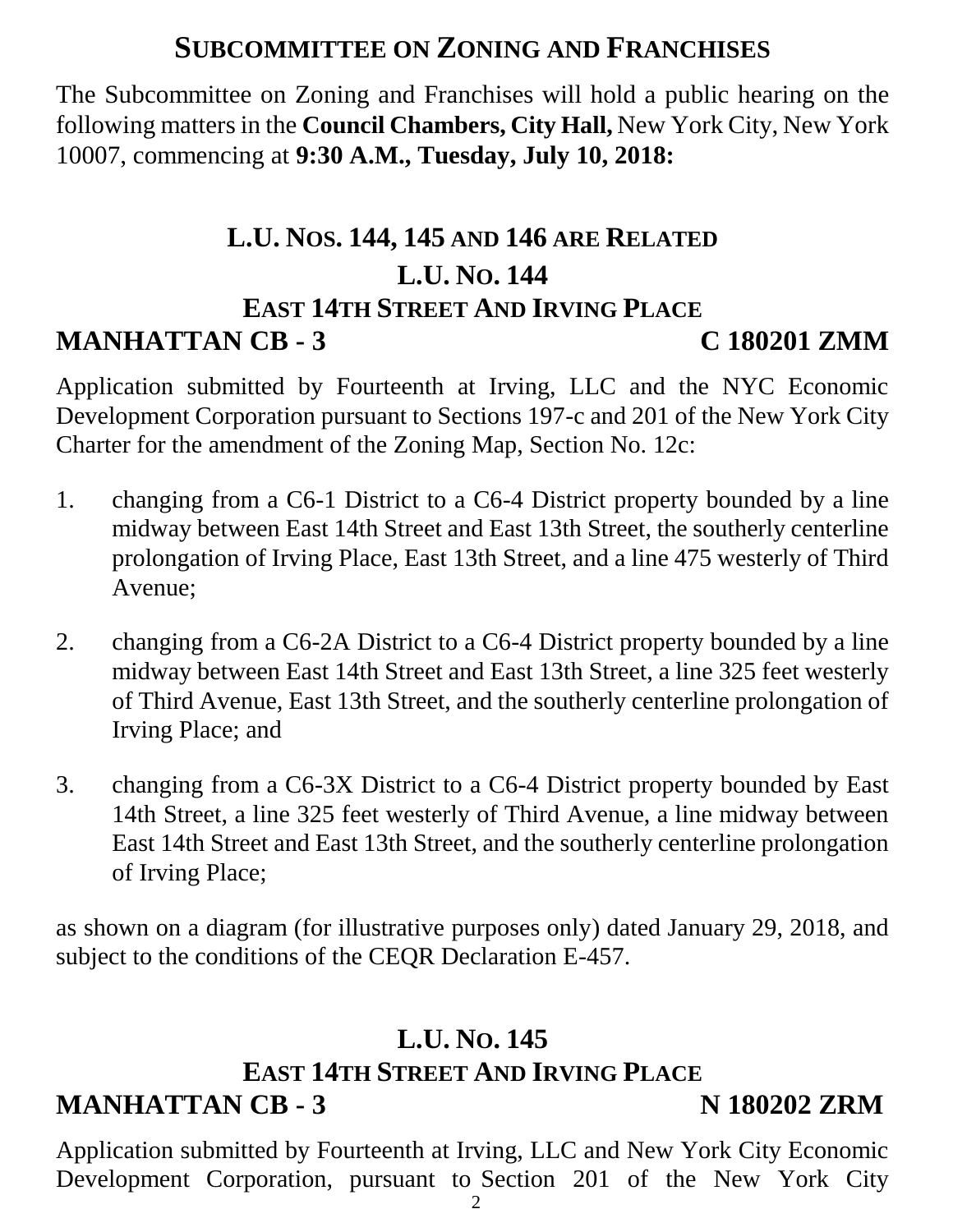Charter, for an amendment of the Zoning Resolution of the City of New York, modifying Article VII, Chapter 4 (Special Permits by the City Planning Commission) and modifying Appendix F for the purpose of establishing a Mandatory Inclusionary Housing area.

Matter underlined is new, to be added; Matter struck out is to be deleted: Matter within  $# #$  is defined in Section 12-10; \* \* \* indicates where unchanged text appears in the Zoning Resolution

#### **ARTICLE VII – ADMINISTRATION**

#### **Chapter 4 – Special Permits by the City Planning Commission**

\* \* \*

**74-72 Bulk Modification** 

#### **74-721 Height and setback and yard regulations**

(a) In C4-7, C5-2, C5-3, C5-4, C6-1A, C6-4, C6-5, C6-6, C6-7 or M1-6 Districts, the City Planning Commission may permit modification of the height and setback regulations, including tower coverage controls, for #developments# or #enlargements# located on a #zoning lot# having a minimum #lot area# of 40,000 square feet or occupying an entire #block#.

In C5-3, C6-6 and C6-7 Districts on such #zoning lots#, and in C6-4 Districts as set forth in paragraph (e) of this Section, the Commission also may modify #yard# and court 17 regulations, and regulations governing the minimum required distance between #buildings# and/or the minimum required distance between #legally required windows# and walls or #lot lines#, provided that the Commission finds that such modifications:

- (1) provide a better distribution of #bulk# on the #zoning lot#;
- (2) result in a better relationship of the #building# to open areas, adjacent #streets# and surrounding development; and
- (3) provide adequate light and air for #buildings# on the #zoning lot# and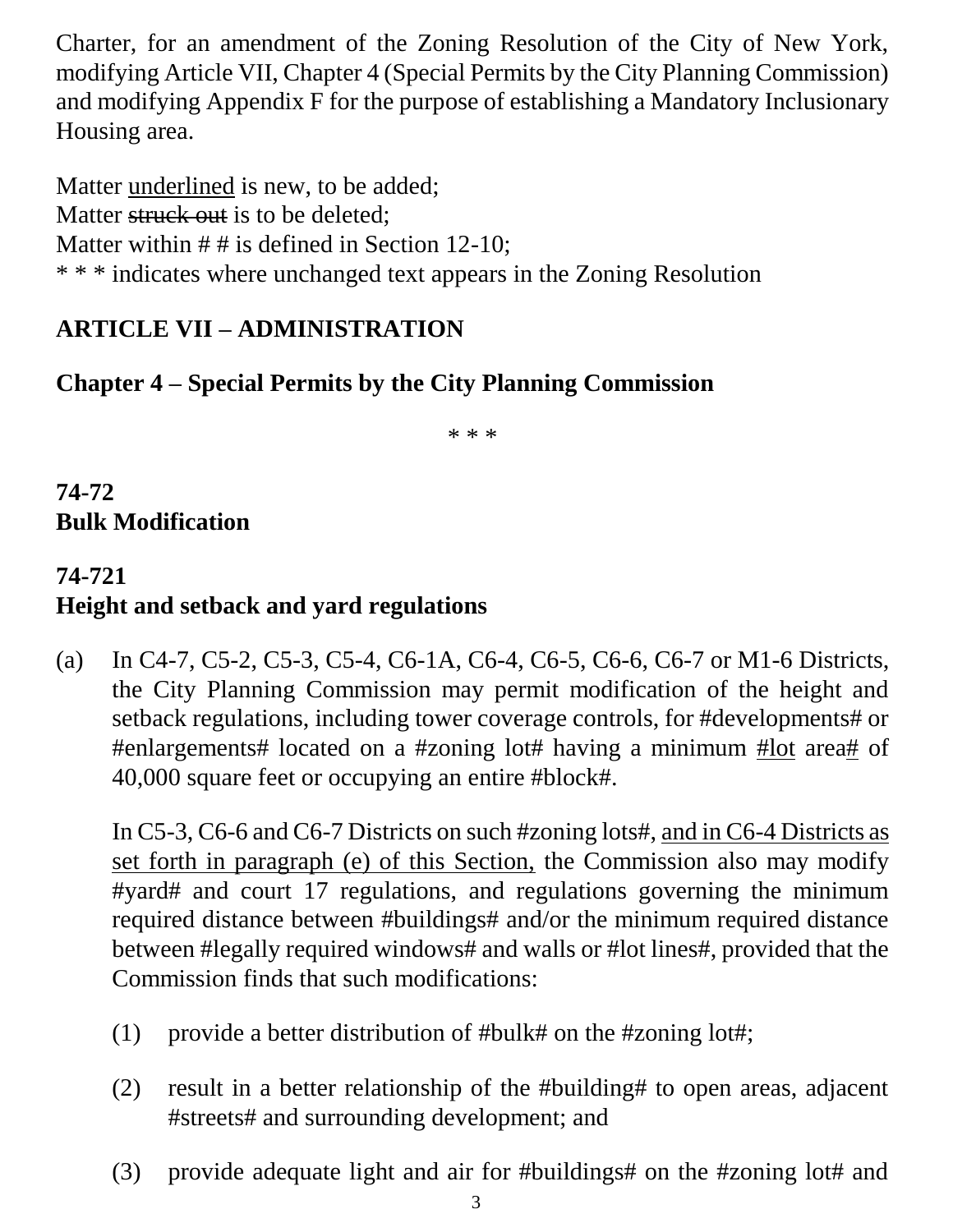neither impair access to light and air to #legally required windows# in adjacent #buildings# nor adversely affect adjacent #zoning lots# by unduly restricting access to light and air to surrounding #streets# and properties.

As a condition of this special permit, if any open area extending along a #side lot line# is provided at any level, such open area shall be at least eight feet in width.

\* \* \*

(e) The City Planning Commission may also permit modification of all #bulk# regulations as set forth in paragraph (a) of this Section on #zoning lots# with a minimum #lot area# of 30,000 square feet, where such #zoning lot# is located in a C6-4 District in Manhattan Community District 3, has frontage on a #wide street# and existed on [date of adoption].

\* \* \*

## **APPENDIX F Inclusionary Housing Designated Areas and Mandatory Inclusionary Housing Areas**

\* \* \*

## **MANHATTAN**

\* \* \*

## **Manhattan Community District 3**

\* \* \*

Map 2 – [date of adoption]

[PROPOSED MAP]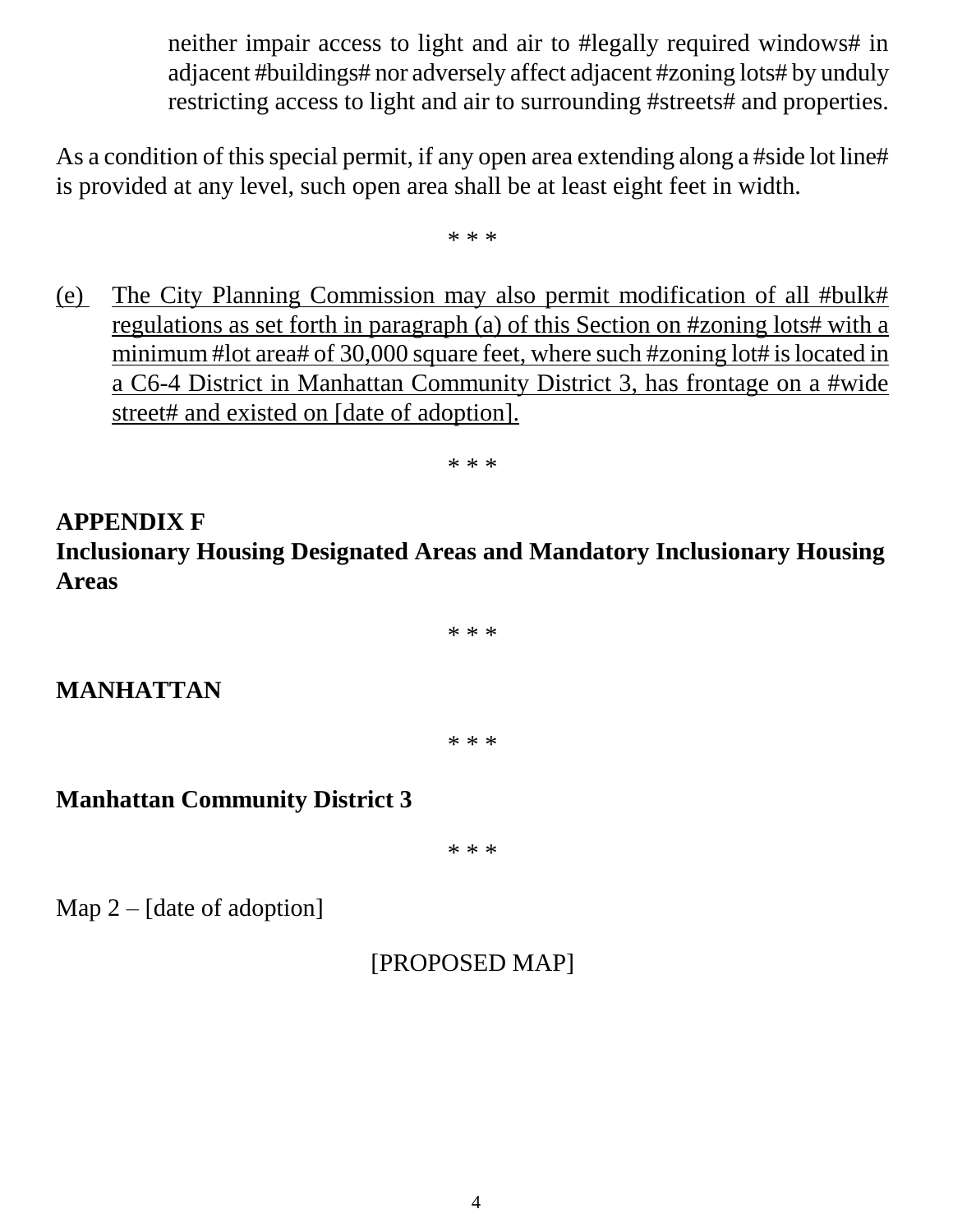

Portion of Community District 3, Borough of Manhattan

\* \* \*

# **L.U. NO. 146 EAST 14TH STREET AND IRVING PLACE MANHATTAN CB - 3 C 180203 ZSM**

application submitted by Fourteenth at Irving, LLC and the NYC Economic Development Corporation for the grant of a special permit pursuant to ZR Section 74- 721 of the Zoning Resolution to modify the rear yard regulations of ZR Section 23-53 (Rear Yards) and the height and setback regulations of ZR Section 33-43 (Maximum Height of Walls and Required Setbacks) to facilitate the development of a 21-story commercial building on property located at 124 East  $14^{\text{th}}$  Street (Block 559, Lots 16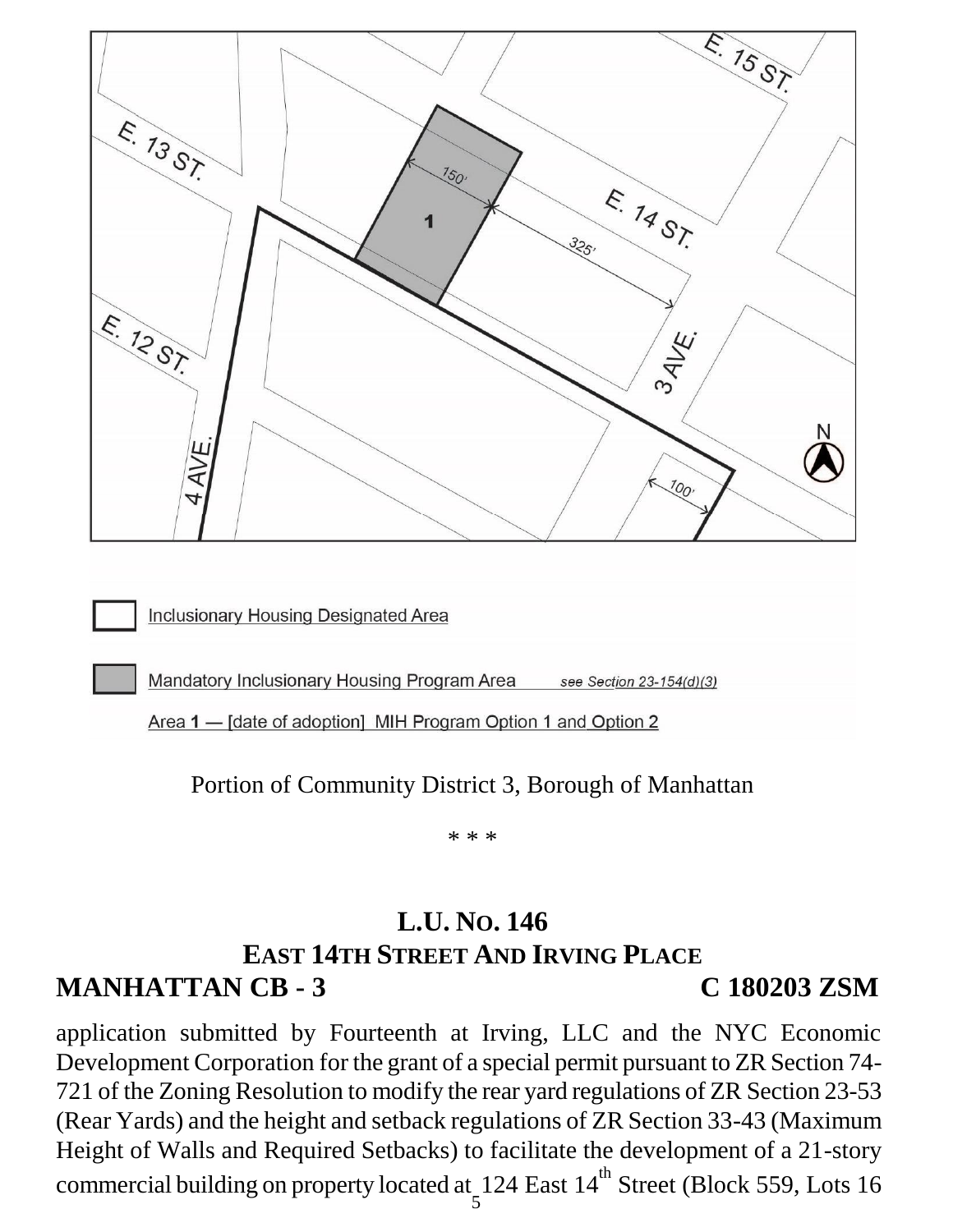& 55), in a C6-4 District, partially within the Special Union Square District, Borough of Manhattan, Community District 3, is approved, subject to the following conditions:

1. The property that is the subject of this application (C 180203 ZSM) shall be developed in size and arrangement substantially in accordance with the dimensions, specifications and zoning computations indicated on the following plans, prepared by Davis Brody Bond, LLP, filed with this application and incorporated in this resolution:

| <b>Drawing No.</b> | <b>Title</b>                    | <b>Last Date</b> |
|--------------------|---------------------------------|------------------|
|                    |                                 | <b>Revised</b>   |
| A.001              | <b>Zoning Analysis Table</b>    | 1/3/2018         |
| A.002              | Zoning Lot Site Plan            | 1/3/2018         |
| A.201              | <b>Waiver Plan</b>              | 1/3/2018         |
| A.301              | <b>Sectional Height Diagram</b> | 1/3/2018         |
| A.302              | <b>Sectional Height Diagram</b> | 1/3/2018         |
| A.303              | <b>Sectional Height Diagram</b> | 1/3/2018         |

- 2. Such development shall conform to all applicable provisions of the Zoning Resolution, except for the modifications specifically granted in this resolution and shown on the plans listed above which have been filed with this application. All zoning computations are subject to verification and approval by the New York City Department of Buildings.
- 3. Such development shall conform to all applicable laws and regulations relating to its construction, operation and maintenance.
- 4. All leases, subleases, or other agreements for use or occupancy of space at the subject property shall give actual notice of this special permit to the lessee, sublessee or occupant.
- addition to and not limited to  $\text{any}_6$  other powers of the City Planning 5. Upon the failure of any party having any right, title or interest in the property that is the subject of this application, or the failure of any heir, successor, assign, or legal representative of such party, to observe any of the covenants, restrictions, agreements, terms or conditions of this resolution whose provisions shall constitute conditions of the special permit hereby granted, the City Planning Commission may, without the consent of any other party, revoke any portion of or all of said special permit. Such power of revocation shall be in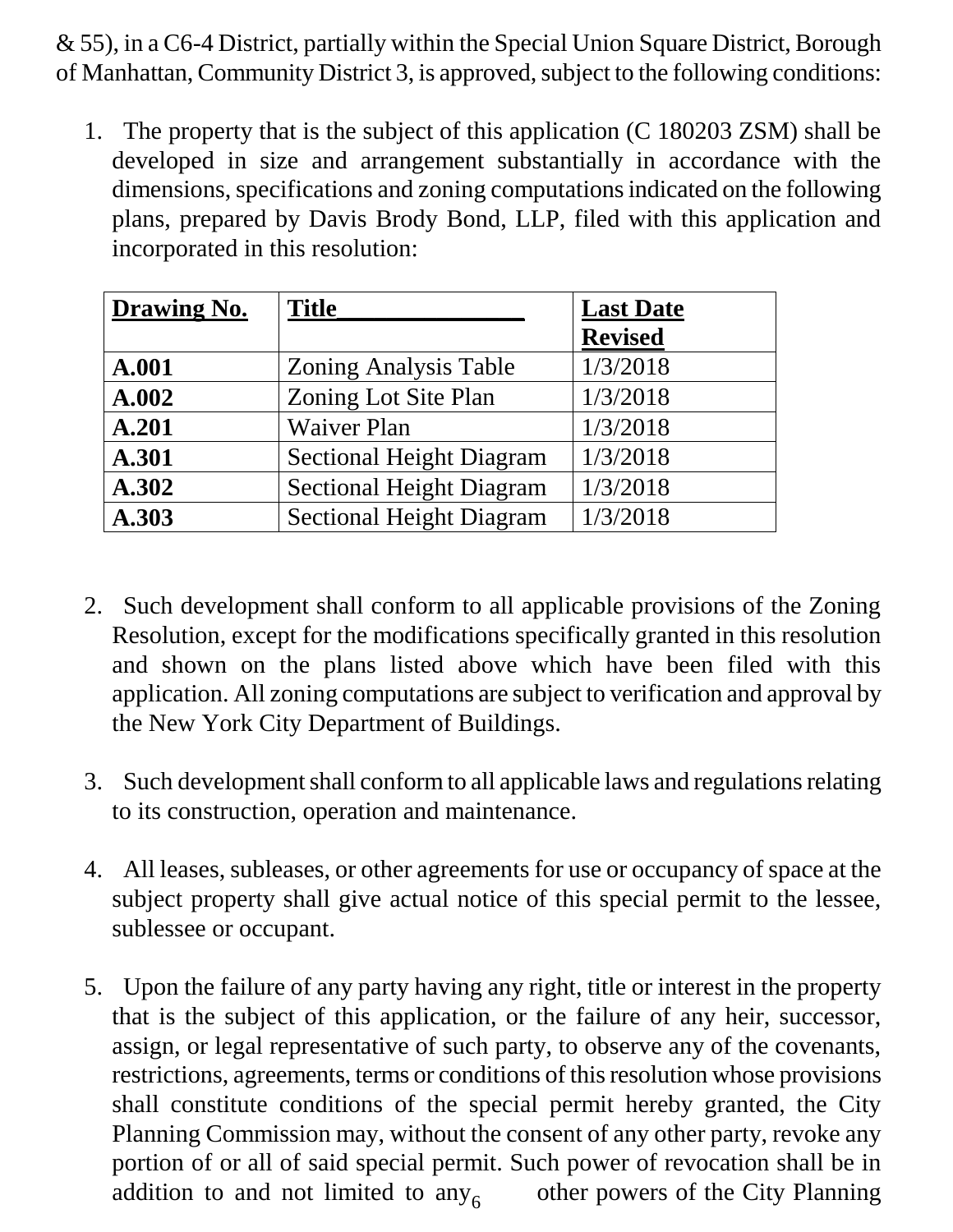Commission, or of any other agency of government, or any private person or entity. Any such failure as stated above, or any alteration in the development that is the subject of this application that departs from any of the conditions listed above, is grounds for the City Planning Commission or the City Council, as applicable, to disapprove any application for modification, cancellation or amendment of the special permit hereby granted.

- 5. In the event that the property that is the subject of the application is developed as, sold as, or converted to condominium units, a homeowners' association or cooperative ownership, a copy of this report and resolution and any subsequent modifications shall be provided to the Attorney General of the State of New York at the time of application for any such condominium, homeowners' or cooperative offering plan and, if the Attorney General so directs, shall be incorporated in full in any offering documents relating to the property.
- 6. Neither the City of New York nor its employees or agents shall have any liability for money damages by reason of the city's or such employee's or agent's failure to act in accordance with the provisions of this special permit.

The Subcommittee on Zoning and Franchises will hold a public hearing on the following matters in the **Council Chambers, City Hall,** New York City, New York 10007, commencing at **1:00 P.M., Tuesday, July 10, 2018:**

# **L.U. NOS. 135, 136, 137, 138, 139 AND 140 ARE RELATED L.U. NO. 135 SPECIAL INWOOD DISTRICT REZONING MANHATTAN CB - 12** C 180204(A) ZMM

Application submitted by the NYC Economic Development Corporation pursuant to Sections 197-c and 201 of the New York City Charter for the amendment of the Zoning Map, Section Nos. 1b, 1d, 3a and 3c:

West  $207<sup>th</sup>$  Street, a line 100 feet<sub>7</sub>northwesterly of Ninth Avenue, West  $206<sup>th</sup>$ 1. eliminating from within an existing R7-2 District a C1-3 District bounded by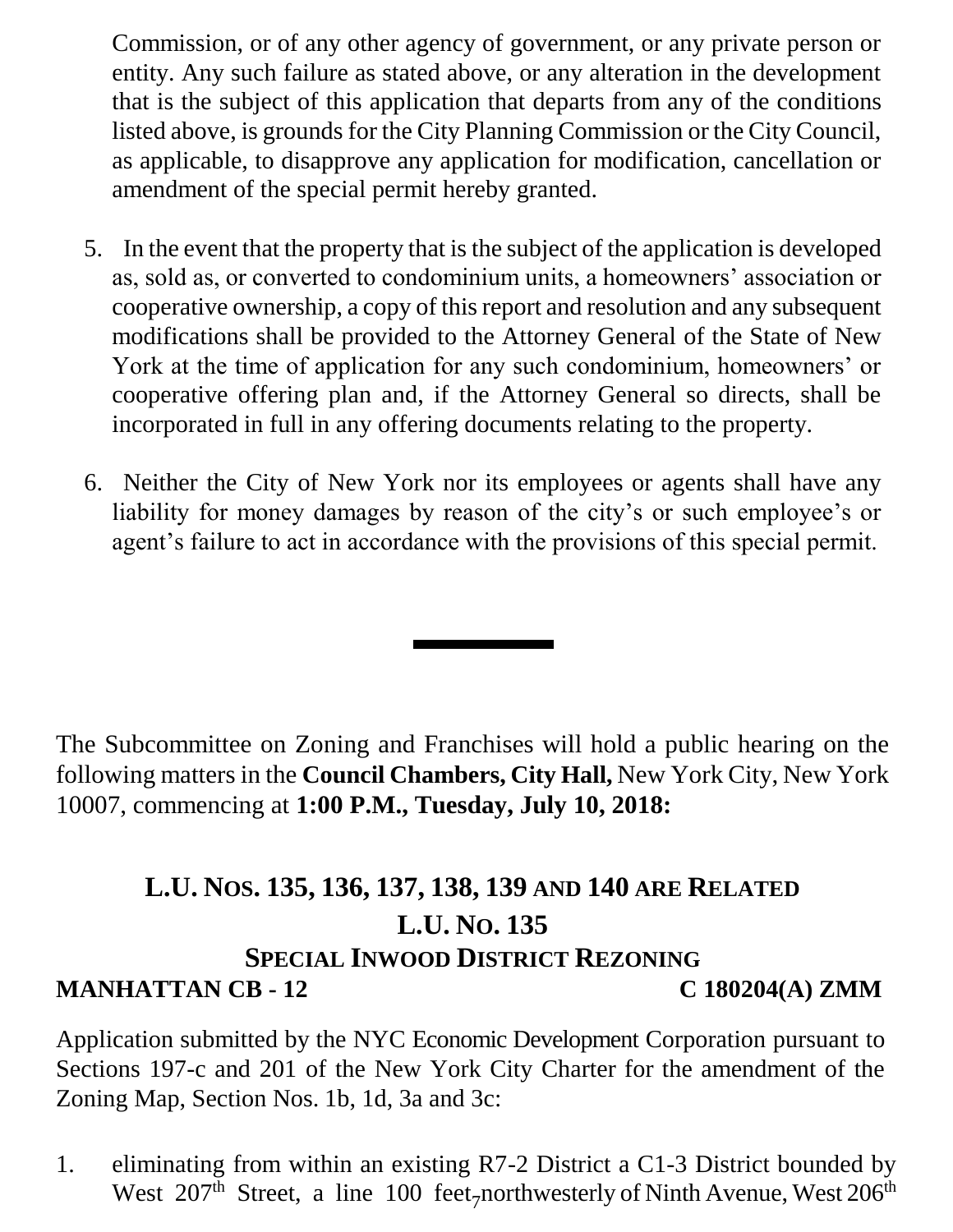Street, and a line 100 feet southeasterly of Tenth Avenue;

- 2. eliminating from within an existing R7-2 District a C1-4 District bounded by:
	- a. Payson Avenue, a line 100 feet northwesterly of Dyckman Street, a line 100 feet northwesterly of Broadway, West 204<sup>th</sup> Street, Broadway, Academy Street, a line 100 feet southeasterly of Broadway, a line 200 feet northeasterly of Dyckman Street, Broadway, and Dyckman Street;
	- b. Cooper Street, a line 150 feet northeasterly of  $207<sup>th</sup>$  Street, a line 100 feet northwesterly of Broadway, Isham Street, Broadway, West 213<sup>th</sup> Street, a line 100 feet southeasterly of Broadway, Isham Street, a line 100 feet southeasterly of Broadway, a line 150 feet northeasterly of West 20<sup>th</sup> Street, Tenth Avenue, a line 100 feet southwesterly of West 207<sup>th</sup> Street, Broadway, the northeasterly boundary line of a Park (Dyckman House Park), a line midway between Cooper Street and Broadway, and a line 100 feet southwesterly of West 207<sup>th</sup> Street;
	- c. a line 100 feet northwesterly of Broadway, West  $215<sup>th</sup>$  Street, Broadway, and a northeasterly boundary line of a Park;
	- d. a line 100 feet northwesterly of Sherman Avenue, a line midway between Dyckman Street and Thayer Street, Nagle Avenue, and Thayer Street;
	- e. a line 100 feet northwesterly of Nagle Avenue, a line midway between Dyckman Street and Thayer Street, Sherman Avenue, and Thayer Street;
	- f. Sherman Avenue, West 204<sup>th</sup> Street, a line 100 feet southeasterly of Sherman Avenue, and Academy Street; and
	- g. Tenth Avenue, a line midway between West 205<sup>th</sup> Street and West 206<sup>th</sup> Street, a line 100 feet southeasterly of Tenth Avenue, and a line midway between West 203<sup>rd</sup> Street and West 204<sup>th</sup> Street;
- 3. changing from an R7-2 District to an R7A District property bounded by:
	- a. Staff Street, a line 100 feet southwesterly of Dyckman Street, Seaman Avenue, and Riverside Drive;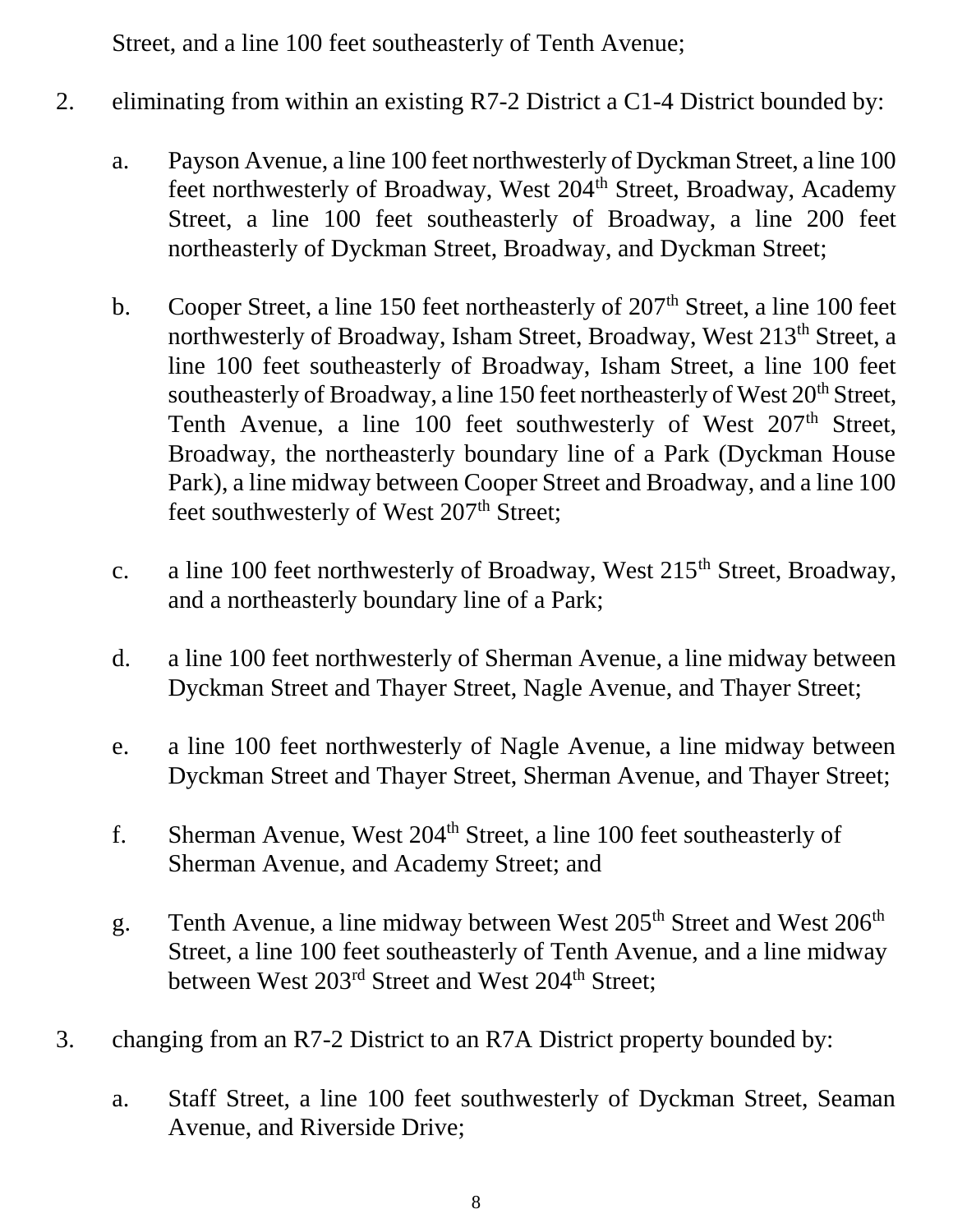- b. the northeasterly centerline prolongation of Staff Street, the southwesterly and southeasterly boundary lines of a Park (Inwood Hill Park), the southeasterly boundary lines of a Park (Isham Park) and its north easterly prolongation, West 218<sup>th</sup> Street, a line 125 feet northwesterly of Broadway, West 215<sup>th</sup> Street, Broadway, West 213<sup>th</sup> Street, a line 100 feet northwesterly of Tenth Avenue, Sherman Avenue, Isham Street, a line 100 feet southeasterly of Sherman Avenue, a line 150 feet northeasterly of West 207th Street, a line 150 feet southeasterly of Sherman Avenue, a line 100 feet northeasterly of West  $207<sup>th</sup>$  Street, a line 125 feet northwesterly of Broadway, West 207<sup>th</sup> Street, a line 100 feet southeasterly of Cooper Street, a line 100 feet northeasterly of West 204<sup>th</sup> Street, a northwesterly boundary line of a Park (Dyckman House Park) and its southwesterly prolongation, West 204<sup>th</sup> Street, a line 100 feet southeasterly of Cooper Street, Academy Street, a line 125 feet northwesterly of Broadway, and Dyckman Street;
- c. Broadway, a line midway between Dyckman Street and Thayer Street, Nagle Avenue, and Thayer Street;
- d. a line midway between Vermilyea Avenue and Broadway, a line 100 feet southwesterly of West 207<sup>th</sup> Street, Tenth Avenue, Nagle Avenue, and a line 200 feet northeasterly of Dyckman Street; and
- e. a line 100 feet southeasterly of Tenth Avenue, West 206<sup>th</sup> Street, a line 100 feet northwesterly of Ninth Avenue, and a line midway between West 203rd Street and West 204<sup>th</sup> Street;
- 4. changing from a C4-4 District to an R7A District property bounded by a line midway between Broadway and Vermilyea Avenue, a line 200 feet northeasterly of Dyckman Street, Nagle Avenue, and a line 100 feet northeasterly of Dyckman Street;
- 5. changing from a C8-3 District to an R7A District property bounded by:
	- a. a line 100 feet northwesterly of Tenth Avenue, a line 300 feet northeasterly of Isham Street, and Sherman Avenue;
	- b. a line 125 feet northwesterly of Broadway, West 218<sup>th</sup> Street, Broadway, and West 215<sup>th</sup> Street; and
	- 9 c. a line 100 feet southeasterly of Sherman Avenue, Isham Street, a line 150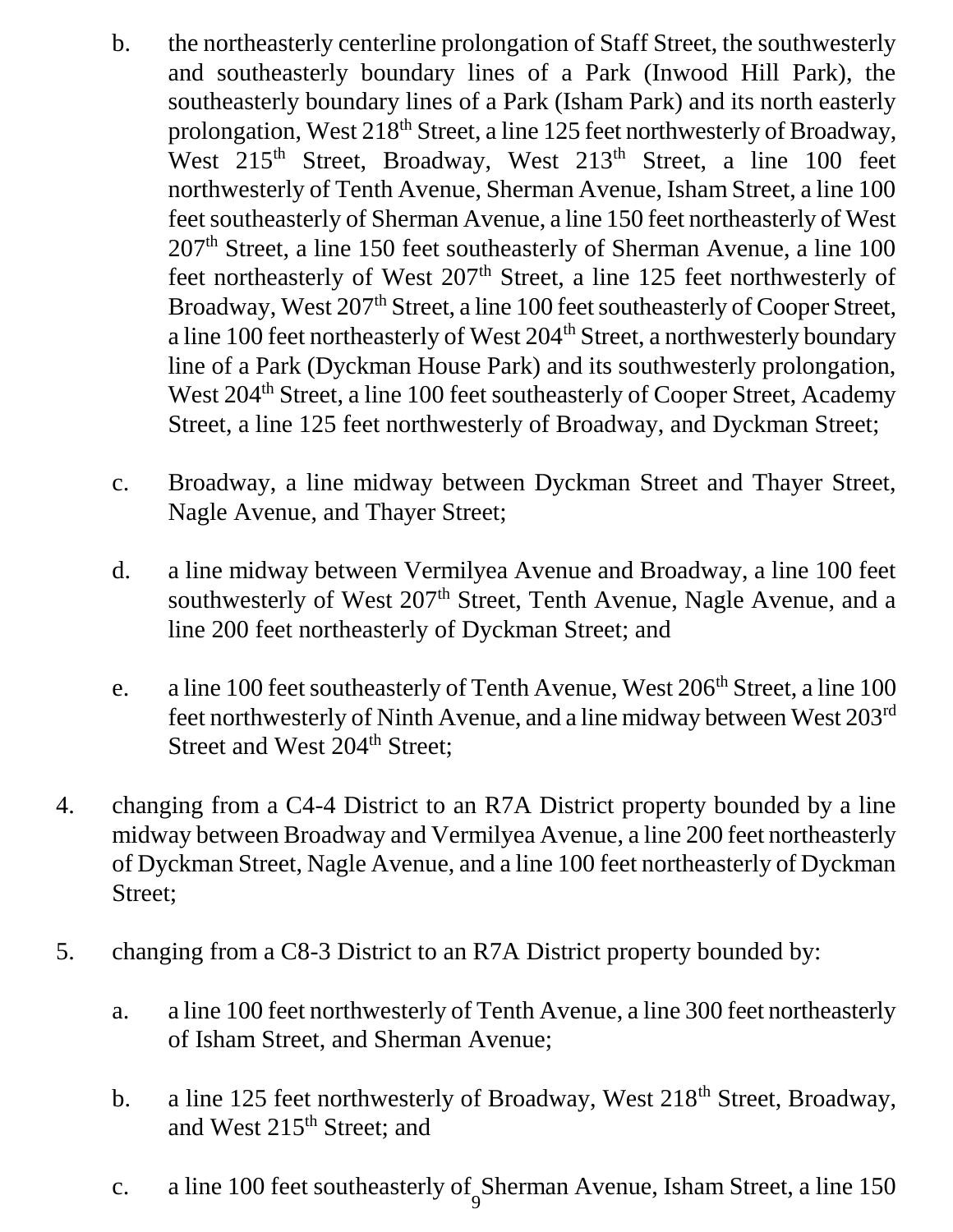feet southeasterly of Sherman Avenue, and a line 150 feet northeasterly of West 207<sup>th</sup> Street;

- 6. changing from an M1-1 District to an R7A District property bounded by a line 100 feet southeasterly of Tenth Avenue, a line midway between West 203rd Street and West 204<sup>th</sup> Street, a line 100 feet northwesterly of Ninth Avenue, and West 203<sup>rd</sup> Street;
- 7. changing from a C8-3 District to an R7D District property bounded by a line 100 feet northwesterly of Broadway, West 218<sup>th</sup> Street, Broadway, and West 215<sup>th</sup> Street;
- 8. changing from an M1-1 District to an R8 District property bounded by the northeasterly street line of former West 208<sup>th</sup> Street, the U.S. Pierhead and Bulkhead Line, West 207<sup>th</sup> Street, and a line 100 feet southeasterly of Ninth Avenue;
- 9. changing from an M3-1 District to an R8 District property bounded by:
	- a. West 207<sup>th</sup> Street, the U.S. Pierhead and Bulkhead Line, West 206<sup>th</sup> Street, and a line 100 feet southeasterly of Ninth Avenue; and
	- b. West  $205<sup>th</sup>$  Street, the U.S. Pierhead and Bulkhead Line, West  $204<sup>th</sup>$  Street, and Ninth Avenue;
- 10. changing from an R7-2 District to an R8A District property bounded by Post Avenue, a line 100 feet northeasterly of West 207<sup>th</sup> Street, Tenth Avenue, West  $207<sup>th</sup>$  Street, a line 100 feet northwesterly of Ninth Avenue, West  $206<sup>th</sup>$  Street, a line 100 feet southeasterly of Tenth Avenue, a line midway between West 203rd Street and West 204<sup>th</sup> Street, Tenth Avenue, and a line 100 feet southwesterly of West 207<sup>th</sup> Street;
- 11. changing from an M1-1 District to an R8A District property bounded by:
	- a. Tenth Avenue, a line midway between West 203<sup>rd</sup> Street and West 204<sup>th</sup> Street, a line 100 feet southeasterly of Tenth Avenue, and West 203rd Street;
	- b. a line 100 feet northwesterly of Ninth Avenue, West 206<sup>th</sup> Street, Ninth Avenue, and West  $203<sup>rd</sup>$  Street; and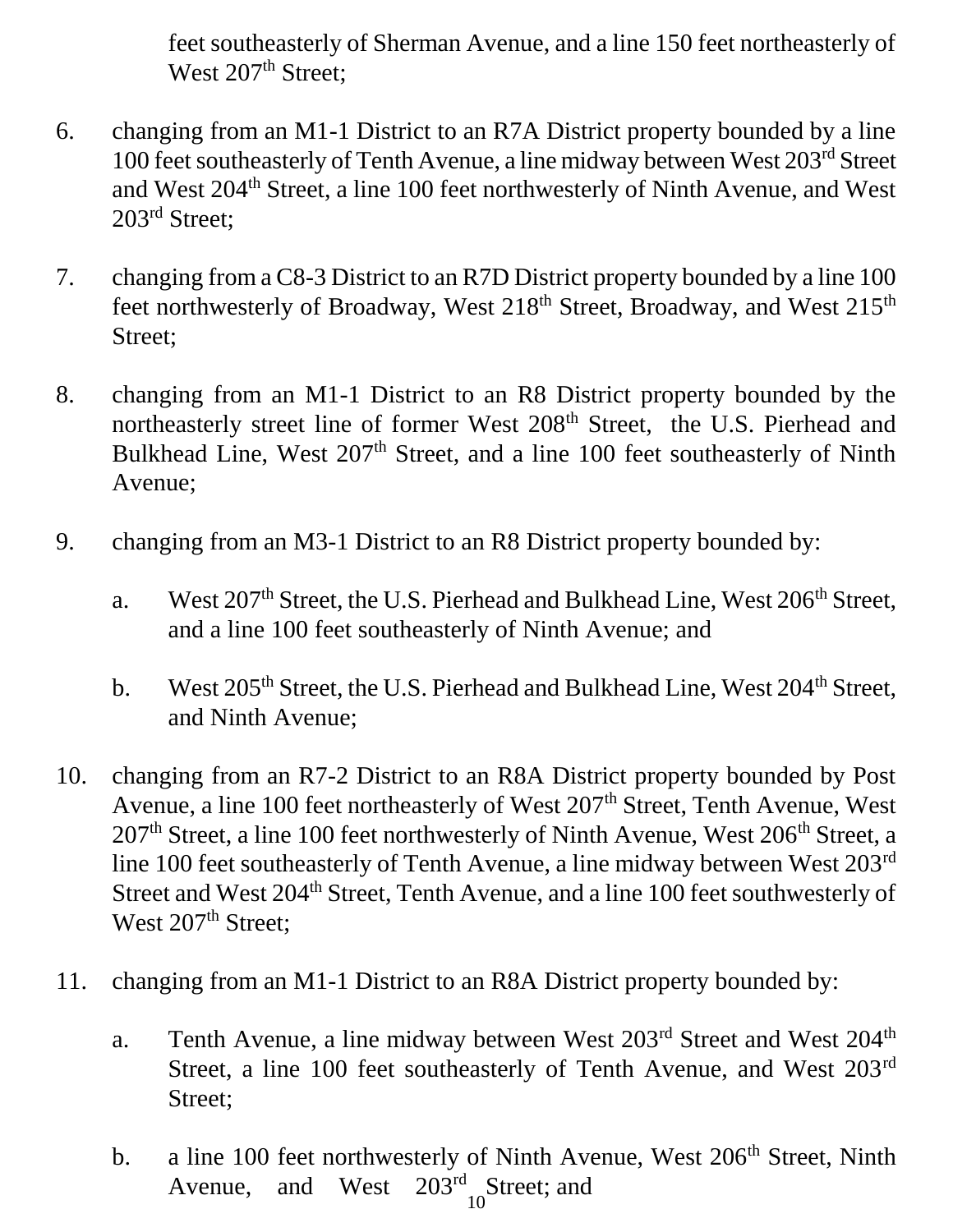- c. a line passing through a point at angle 35 degrees to the northeasterly street line of West 207<sup>th</sup> Street distant 180 feet southeasterly (as measured along the street line) from the point of intersection of the northeasterly street line of West 207<sup>th</sup> Street and the southeasterly street line of Tenth Avenue, a line 100 feet northwesterly of Ninth Avenue, West 207<sup>th</sup> Street, and a line 180 feet southeasterly of Tenth Avenue;
- 12. changing from an M3-1 District to an R8A District property bounded by Ninth Avenue, West 206<sup>th</sup> Street, a line 100 feet southeasterly of Ninth Avenue, and West 205<sup>th</sup> Street;
- 13. changing from an M1-1 District to an R9A District property bounded by a line 100 feet northwesterly of Ninth Avenue, a line 100 feet northeasterly of West 207<sup>th</sup> Street, Ninth Avenue, the northeasterly Street line of former West 208<sup>th</sup> Street, a line 100 feet southeasterly of Ninth Avenue, West  $207<sup>th</sup>$  Street, Ninth Avenue, and West 206<sup>th</sup> Street;
- 14. changing from an M3-1 District to an R9A District property bounded by Ninth Avenue, West 207<sup>th</sup> Street, a line 100 feet southeasterly of Ninth Avenue, and West 206<sup>th</sup> Street;
- 15. changing from a C8-3 District to a C4-4A District property bounded by Staff Street, Dyckman Street, Seaman Avenue, and a line 100 feet southwesterly of Dyckman Street;
- 16. changing from an R7-2 District to a C4-4D District property bounded by:
	- a. a line 125 feet northwesterly of Broadway, Cumming Street, Broadway, a line 150 feet southwesterly of Academy Street, a line midway between Vermilyea Avenue and Broadway, a line 200 feet northeasterly of Dyckman Street, Broadway, and Dyckman Street;
	- b. a line 100 feet southeasterly of Cooper Street, West  $207<sup>th</sup>$  Street, a line 125 feet northwesterly of Broadway, a line 100 feet northeasterly of West 207<sup>th</sup> Street, a line midway between Broadway and Vermilyea Avenue and its northeasterly prolongation, and a line 100 feet southwesterly of West 207<sup>th</sup> Street; and
	- 11 c. a line 150 feet southeasterly of Sherman Avenue, a line 150 feet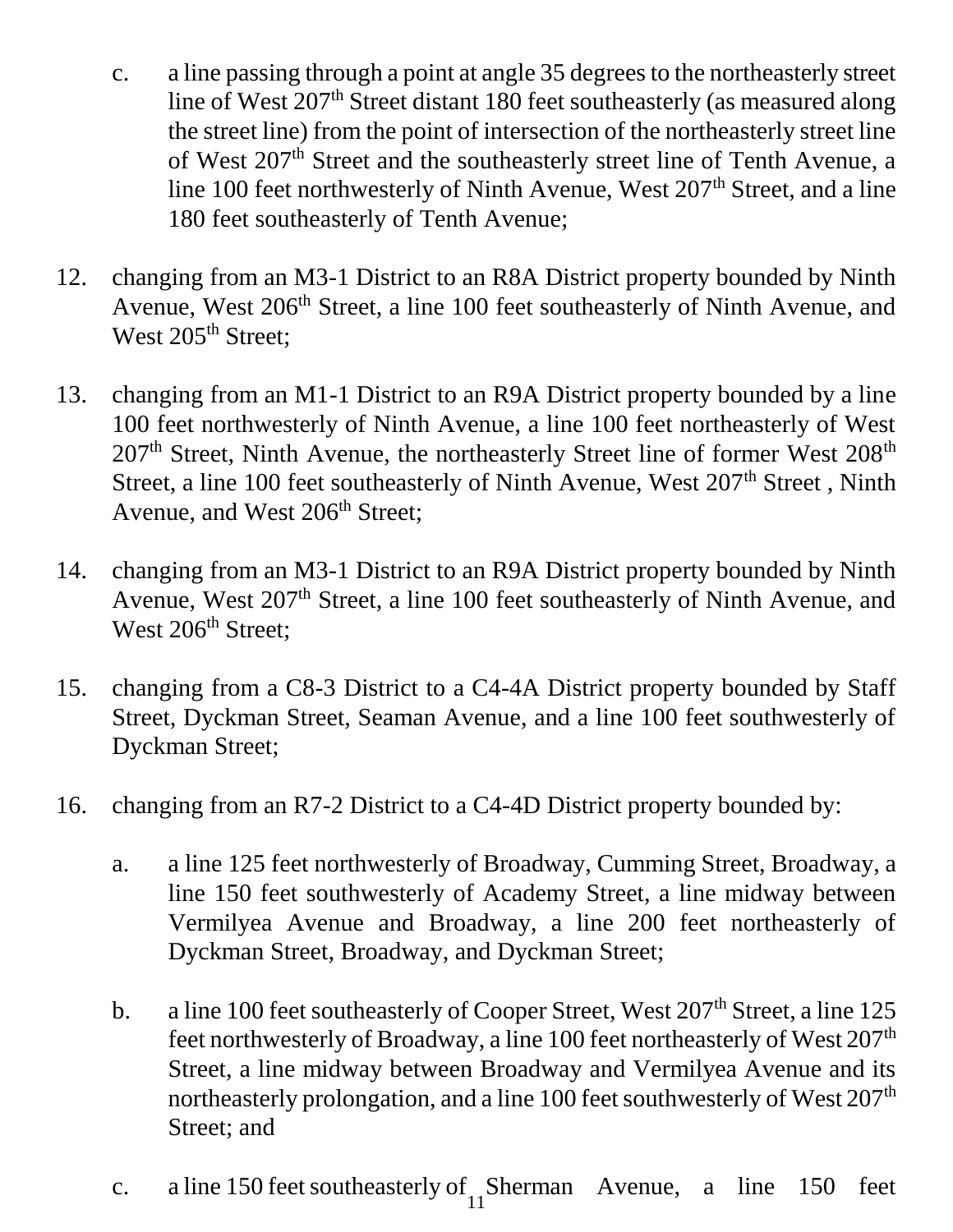northeasterly of West 207<sup>th</sup> Street, Tenth Avenue, and a line 100 feet northeasterly of West 207<sup>th</sup> Street;

- 17. changing from a C4-4 District to a C4-4D District property bounded by:
	- a. Broadway, a line 200 feet northeasterly of Dyckman Street, a line midway between Vermilyea Avenue and Broadway, and a line midway between Thayer Street and Dyckman Street; and
	- b. a line midway between Post Avenue and Nagle Avenue and its southwesterly prolongation, a line 100 feet northeasterly of Dyckman Street, Nagle Avenue, and a line midway between Thayer Street and Dyckman Avenue;
- 18. changing from a C8-3 District to a C4-4D District property bounded by:
	- a. Broadway, West 218<sup>th</sup> Street, Tenth Avenue, and West 214<sup>th</sup> Street; and
	- b. a line 100 feet northwesterly of Tenth Avenue, West 213<sup>th</sup> Street, Tenth Avenue, a line 150 feet northeasterly of West  $207<sup>th</sup>$  Street, a line 150 feet southeasterly of Sherman Avenue, Isham Street, Sherman Avenue, and a line 300 feet northeasterly of Isham Street;
- 19. changing from an R7-2 District to a C4-5D District property bounded by:
	- a. a line 100 feet northwesterly of Broadway, Academy Street, a line 100 feet southeasterly of Cooper Street, West 204<sup>th</sup> Street, the northwesterly boundary lines of a Park (Dyckman House Park), a line 100 feet southeasterly of Cooper Street, a line 100 feet southwesterly of West 207<sup>th</sup> Street, a line midway between Broadway and Vermilyea Avenue, a line 150 feet southwesterly of Academy Street, Broadway, and Cumming Street; and
	- b. a line midway between Broadway and Vermilyea Avenue, a line 100 feet northeasterly of West 207<sup>th</sup> Street, Post Avenue, and a line 100 feet southwesterly of West 207<sup>th</sup> Street;
- between Post Avenue and Nagle<sub>12</sub>Avenue and its southwesterly 20. changing from a C4-4 District to a C4-5D District property bounded by a line midway between Vermilyea Avenue and Broadway and its southwesterly prolongation, a line 100 feet northeasterly of Dyckman Street, a line midway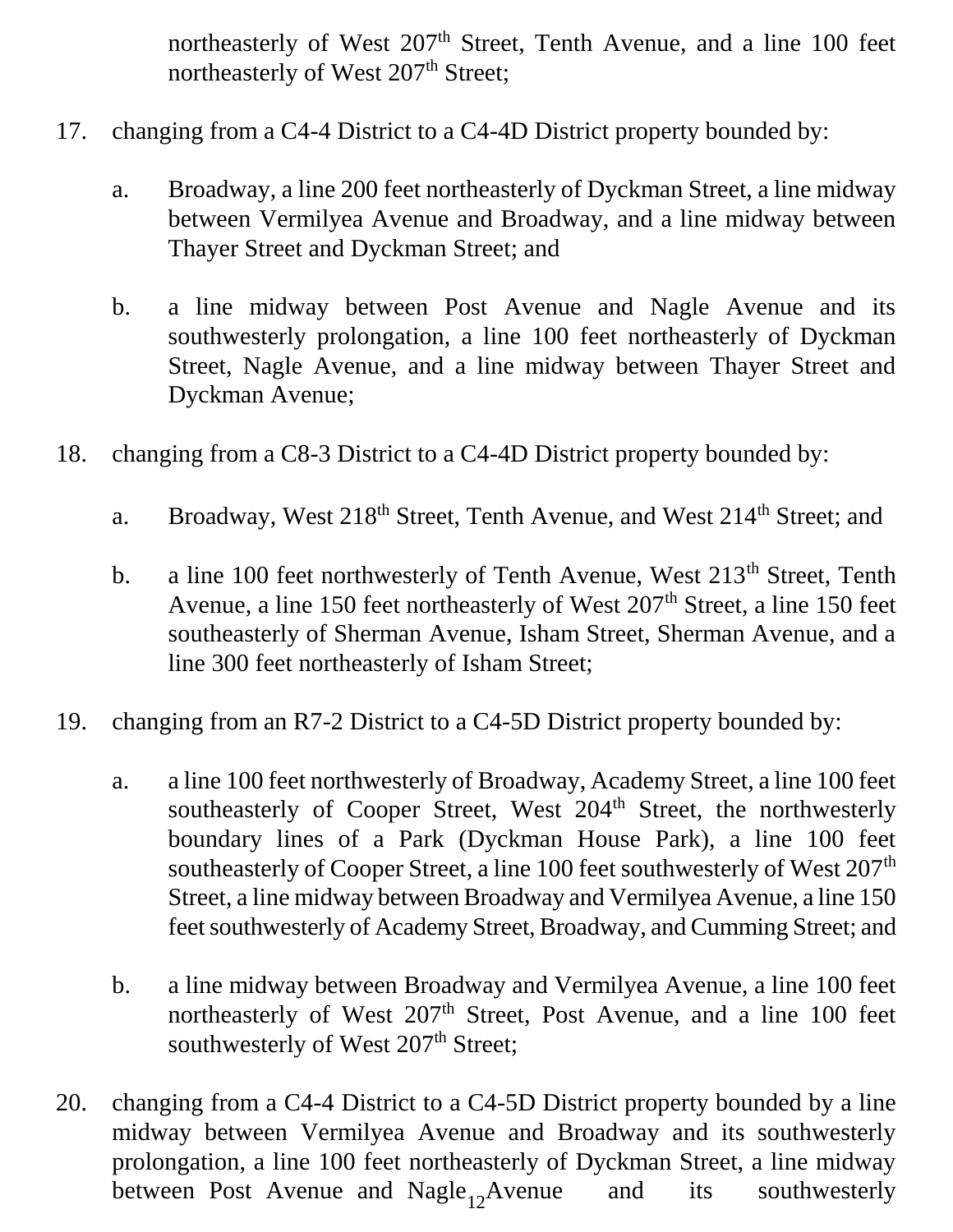prolongation, and a line midway between Thayer Street and Dyckman Street;

- 21. changing from an M1-1 District to a C6-2 District property bounded by Broadway, a line midway between West 218<sup>th</sup> Street and West 219<sup>th</sup> Street, a line 100 feet northwesterly of Ninth Avenue, West 219<sup>th</sup> Street, Ninth Avenue, and West 218<sup>th</sup> Street;
- 22. changing from an M2-1 District to a C6-2 District property bounded by Ninth Avenue, the south easterly centerline prolongation of West 218<sup>th</sup> Street, the U.S. Pierhead and Bulkhead Line, and the southeasterly prolongation of a line 22 feet northeasterly of the southwesterly street line of West 218<sup>th</sup> Street;
- 23. changing from an M3-1 District to a C6-2 District property bounded by Ninth Avenue, the southeasterly centerline prolongation of West  $220<sup>th</sup>$  Street, a line 110 feet southeasterly of Ninth Avenue, a line 50 feet southwesterly of the southeasterly centerline prolongation of West 220<sup>th</sup> Street, the U.S. Pierhead and Bulkhead Line, and the southeasterly centerline prolongation of West 118<sup>th</sup> Street;
- 24. changing from a C8-4 District to a C6-2A District property bounded by Broadway, West 214<sup>th</sup> Street, Tenth Avenue, and West 213<sup>th</sup> Street;
- 25. changing from an M2-1 District to an M1-4 District property bounded by Broadway, the U.S. Pierhead and Bulkhead Line, the southeasterly centerline prolongation of West  $220<sup>th</sup>$  Street, and Ninth Avenue;
- 26. changing from an M3-1 District to an M1-4 District property bounded by the southeasterly centerline prolongation of West 220<sup>th</sup> Street, the U.S. Pierhead and Bulkhead Line, a line 50 feet southwesterly of the southeasterly centerline prolongation of West 220<sup>th</sup> Street, and a line 110 feet southeasterly of Ninth Avenue;
- 27. changing from an M1-1 District to an M1-5 District property bounded by Broadway, Ninth Avenue, West 219<sup>th</sup> Street, a line 100 feet northwesterly of Ninth Avenue, and a line midway between West 218<sup>th</sup> Street and West 219<sup>th</sup> Street;
- 28. changing from an M3-1 District to an M2-4 District property bounded by Ninth Avenue, West 204<sup>th</sup> Street, the U.S. Pierhead and Bulkhead Line, and West 202<sup>nd</sup> Street;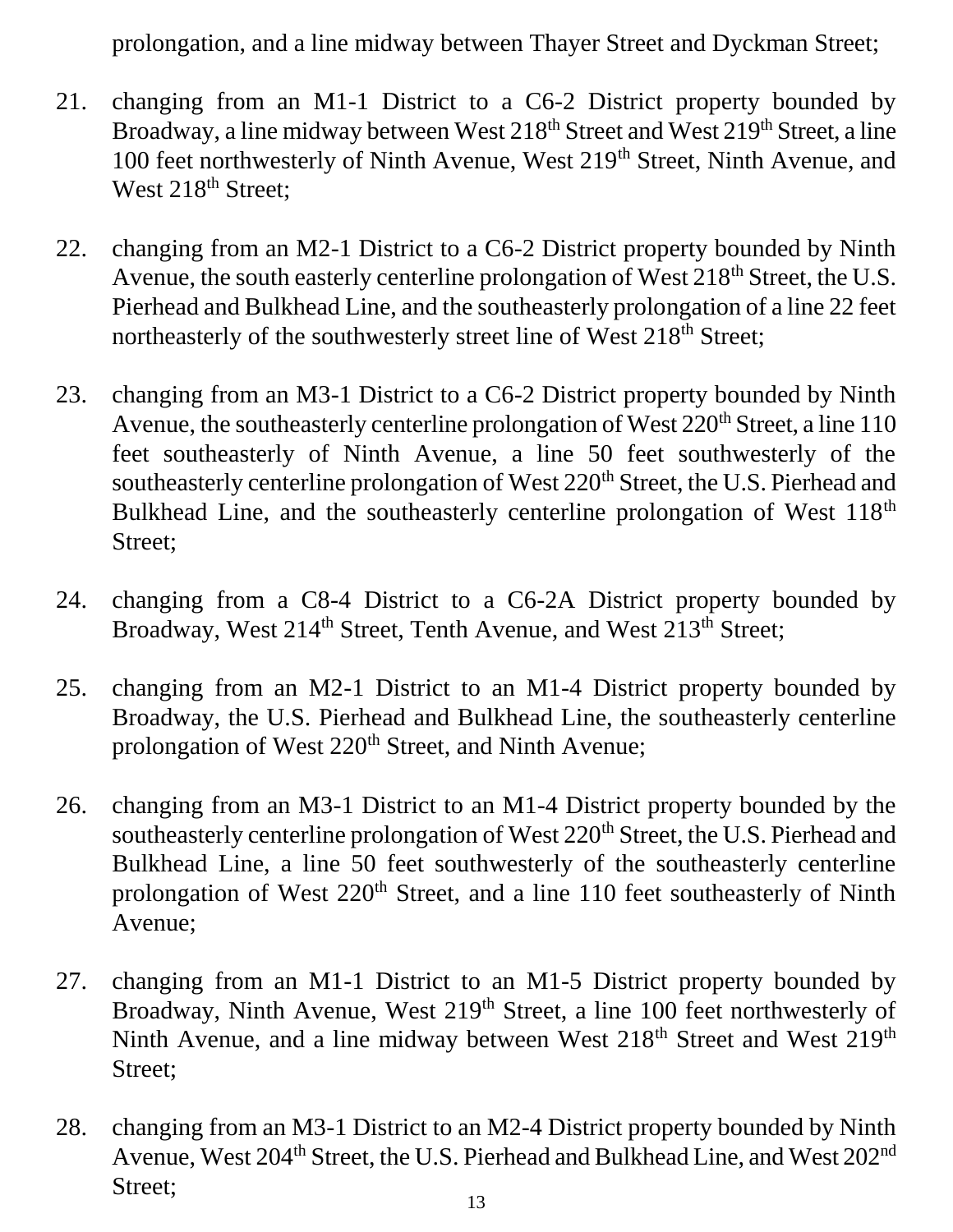- 29. changing from an M1-1 District to an M1-4/R7A District property bounded by a line 100 feet southeasterly of Tenth Avenue, West 203rd Street, a line 300 feet southeasterly of Tenth Avenue, and West 202<sup>nd</sup> Street;
- 30. changing from an M1-1 District to an M1-4/R9A District property bounded by Tenth Avenue, West 203<sup>rd</sup> Street, a line 100 feet southeasterly of Tenth Avenue, West 202<sup>nd</sup> Street, a line 150 feet southeasterly of Tenth Avenue, and West 201<sup>st</sup> Street;
- 31. establishing within a proposed R7A District a C2-4 District bounded by:
	- a. Payson Avenue, a line 100 feet northeasterly of Dyckman Street, a line 125 feet northwesterly of Broadway, and Dyckman Street;
	- b. a line 100 feet northwesterly of Sherman Avenue, a line midway between Thayer Street and Dyckman Street, a line 100 feet southeasterly of Sherman Avenue, and Thayer Street;
	- c. a line 100 feet northwesterly of Nagle Avenue, a line midway between Thayer Street and Dyckman Street, Nagle Avenue, and Thayer Street;
	- d. a line 100 feet northwesterly of Sherman Avenue, a line 250 feet northeasterly of Dyckman Street, a line 100 feet southeasterly of Sherman Avenue, and a line 100 feet northeasterly of Dyckman Street;
	- e. Vermilyea Avenue, Academy Street, a line 100 feet northwesterly of Vermilyea Avenue, a line 100 feet northeasterly of Academy Street, a line 100 feet southeasterly of Vermilyea Avenue, and a line 100 feet southwesterly of Academy Street;
	- f. a line 100 feet northwesterly of Sherman Avenue, a line 100 feet northeasterly of Academy Street, Sherman Avenue, a line 100 feet southwesterly of West 204<sup>th</sup> Street, a line 100 feet northwesterly of Sherman Avenue, West 204<sup>th</sup> Street, Sherman Avenue, a line 100 feet southwesterly of West 207<sup>th</sup> Street, a line 100 feet southeasterly of Sherman Avenue, and Academy Street;
	- g. a line 100 feet northwesterly of Post Avenue, a line 100 feet northeasterly of West 204<sup>th</sup> Street, Post Avenue, and West 204<sup>th</sup> Street;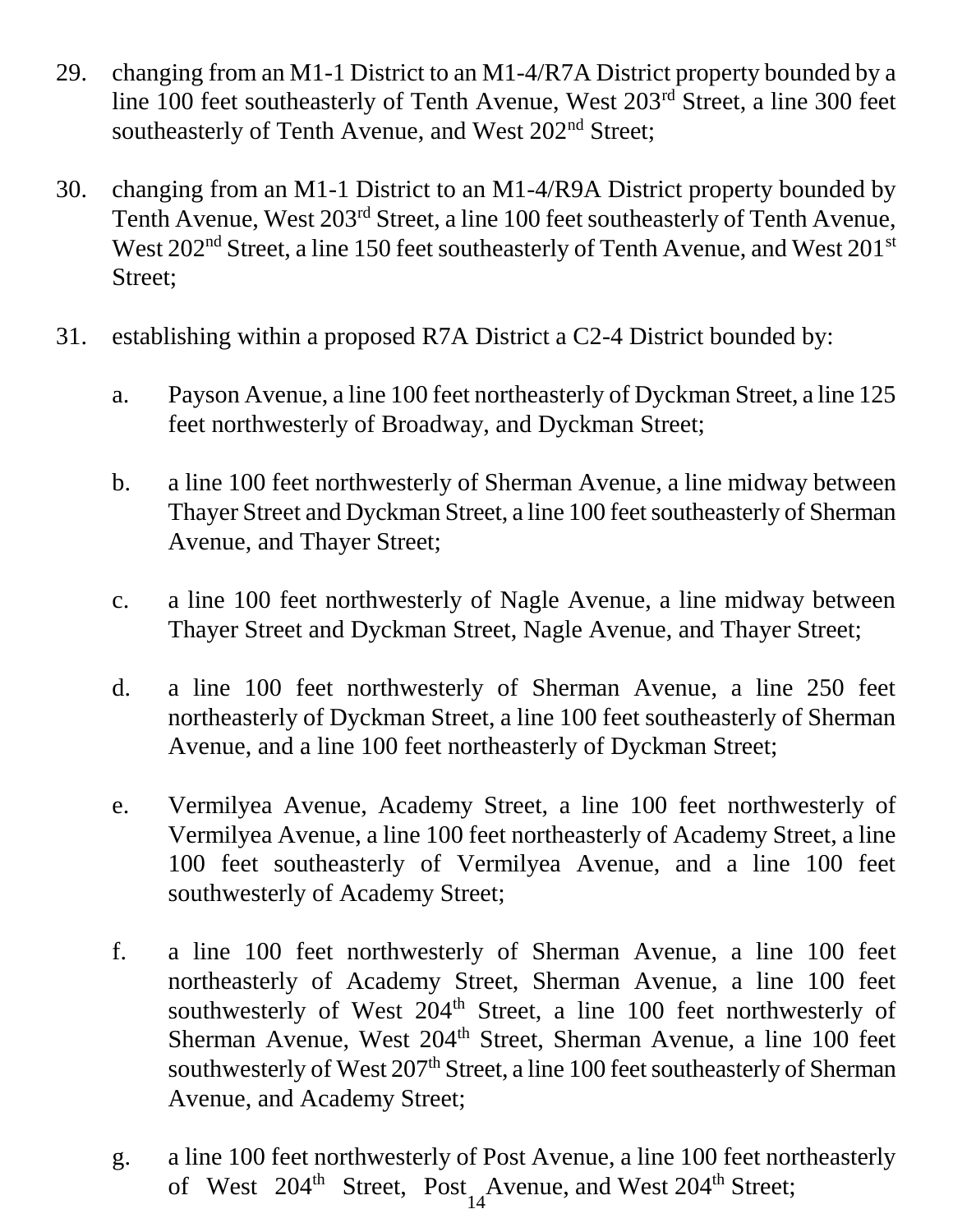- h. a line 100 feet northwesterly of Nagle Avenue, Academy Street, Nagle Avenue, and a line 100 feet southwesterly of Academy Street;
- i. Cooper Street, a line 150 feet northeasterly of West  $207<sup>th</sup>$  Street, a line 100 feet northwesterly of Broadway, a line 100 feet northeasterly of Isham Street, Broadway, West 213<sup>th</sup> Street, a line 100 feet southeasterly of Broadway, West 211<sup>th</sup> Street, Broadway, Isham Street, a line 100 feet southeasterly of Broadway, a line 150 feet northeasterly of West 207<sup>th</sup> Street, a line 100 feet northwesterly of Sherman Avenue, a line 100 feet southwesterly of Isham Street, Sherman Avenue, Isham Street, a line 100 feet southeasterly of Sherman Avenue, a line 150 feet northeasterly of West 207th Street, a line 150 feet southeasterly of Sherman Avenue, a line 100 feet northeasterly of West 207<sup>th</sup> Street, a line 125 feet northwesterly of Broadway, West 207<sup>th</sup> Street, a line 100 feet southeasterly of Cooper Street, and a line 100 feet southwesterly of West 207<sup>th</sup> Street;
- j. a line 100 feet northwesterly of Sherman Avenue, a line 175 feet northeasterly of Isham Street, Sherman Avenue, and Isham Street;
- k. a line 100 feet northwesterly of Broadway, West  $215<sup>th</sup>$  Street, Broadway, and a northeasterly boundary line of a Park;
- l. Indian Road, West  $218<sup>th</sup>$  Street a line 150 feet southeasterly of Indian Road, and a line 100 feet southwesterly of West 218<sup>th</sup> Street;
- m. a line 100 feet southeasterly of Tenth Avenue, West  $206<sup>th</sup>$  Street, a line 100 feet northwesterly of Ninth Avenue, and a line midway between West 205<sup>th</sup> Street and west 206<sup>th</sup> Street; and
- n. a line 100 feet southeasterly of Tenth Avenue, a line midway between West 204<sup>th</sup> Street and West 205<sup>th</sup> Street, a line 100 feet northwesterly of Ninth Avenue, and a line midway between West 203<sup>rd</sup> Street and West 204<sup>th</sup> Street;
- 32. establishing within a proposed R7D District a C2-4 District bounded by a line 100 feet northwesterly of Broadway, West 218<sup>th</sup> Street, Broadway, and West  $215<sup>th</sup>$  Street;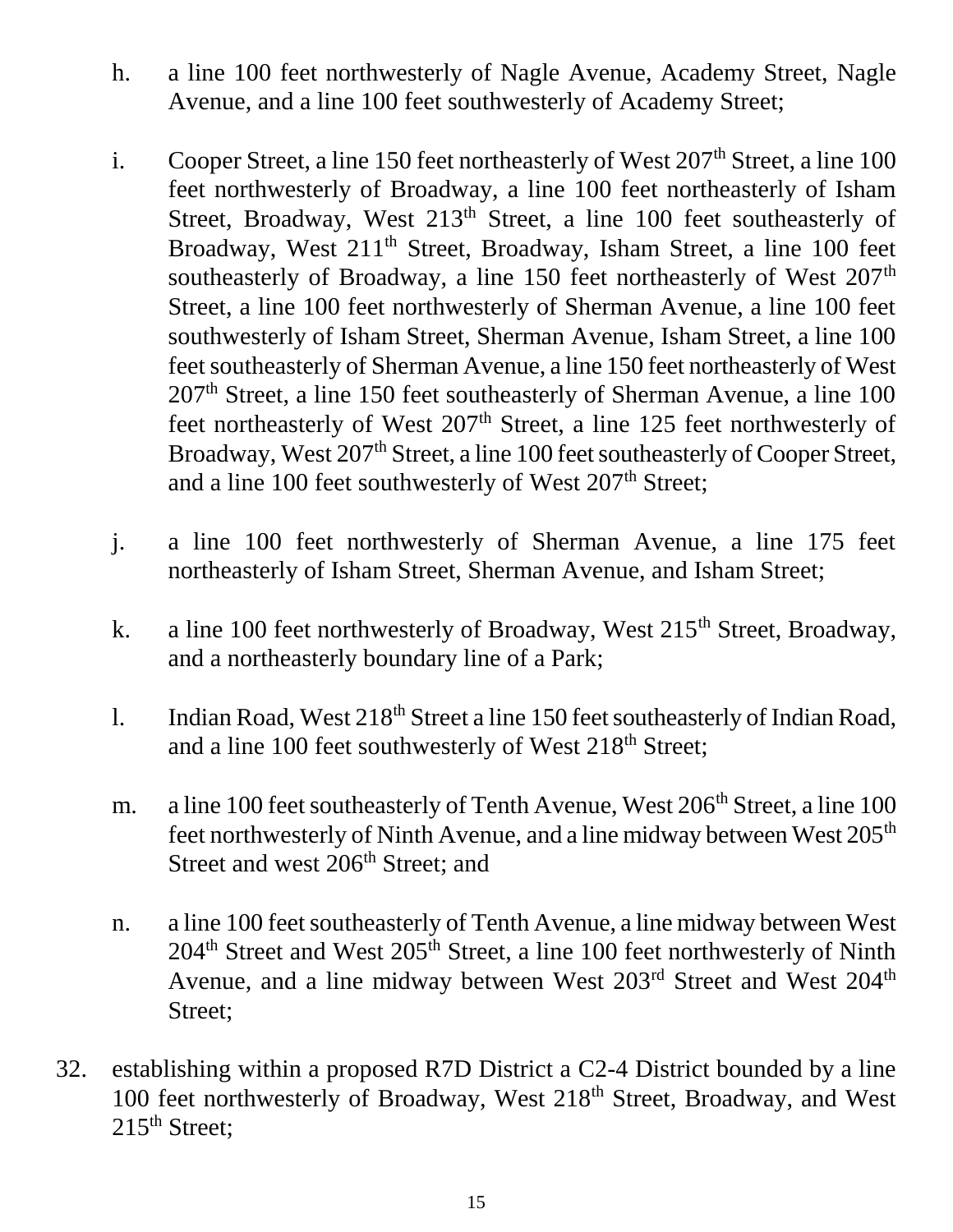- 33. establishing within a proposed R8 District a C2-4 District bounded by:
	- a. a line 100 feet southeasterly of Ninth Avenue, the southwesterly street line of former West 208<sup>th</sup> Street, the U.S. Pierhead and Bulkhead Line, and West 206<sup>th</sup> Street; and
	- b. Ninth Avenue, West 205<sup>th</sup> Street, the U.S. Pierhead and Bulkhead Line, and West 204<sup>th</sup> Street;
- 34. establishing within a proposed R8A District a C2-4 District bounded by:
	- a. Post Avenue, a line 100 feet northeasterly of West 207<sup>th</sup> Street, Tenth Avenue, and a line 100 feet southwesterly of West  $207<sup>th</sup>$  Street;
	- b. a line 100 feet southeasterly of Tenth Avenue, West  $207<sup>th</sup>$  Street, a line 180 feet southeasterly of Tenth Avenue, a line passing through a point at angle 35 degrees to the northeasterly street line of West 207<sup>th</sup> Street distant 180 feet southeasterly (as measured along the street line) from the point of intersection of the northeasterly street line of West 207<sup>th</sup> Street and the southeasterly street line of Tenth Avenue, a line 100 feet northwesterly of Ninth Avenue, and West 206<sup>th</sup> Street;
	- c. a line midway between West  $205<sup>th</sup>$  Street and West  $206<sup>th</sup>$  Street, a line 100 feet southeasterly of Tenth Avenue, West 203rd Street, and Tenth Avenue; and
	- d. a line 100 feet northwesterly of Ninth Avenue, West  $206<sup>th</sup>$  Street, a line 100 feet southeasterly of Ninth Avenue, West 205<sup>th</sup> Street, Ninth Avenue, and West 203<sup>rd</sup> Street;
- 35. establishing within a proposed R9A District a C2-4 District bounded by a line 100 feet northwesterly of Ninth Avenue, a line 100 feet northeasterly of 207<sup>th</sup> Street, Ninth Avenue, the southwesterly street line of former West 208<sup>th</sup> Street, a line 100 feet southeasterly of Ninth Avenue, and West 206<sup>th</sup> Street; and
- 36. establishing a Special Inwood District (IN) bounded by a line 125 feet northwesterly of Broadway, Academy Street, a line 100 feet southeasterly of Cooper Street, West 204<sup>th</sup> Street, Broadway, the northeasterly boundary line of a Park (Dyckman House Park) and its southeasterly prolongation, a line 100 feet southeasterly of Cooper Street, West  $207<sup>th</sup>$  Street, a line 125 feet northwesterly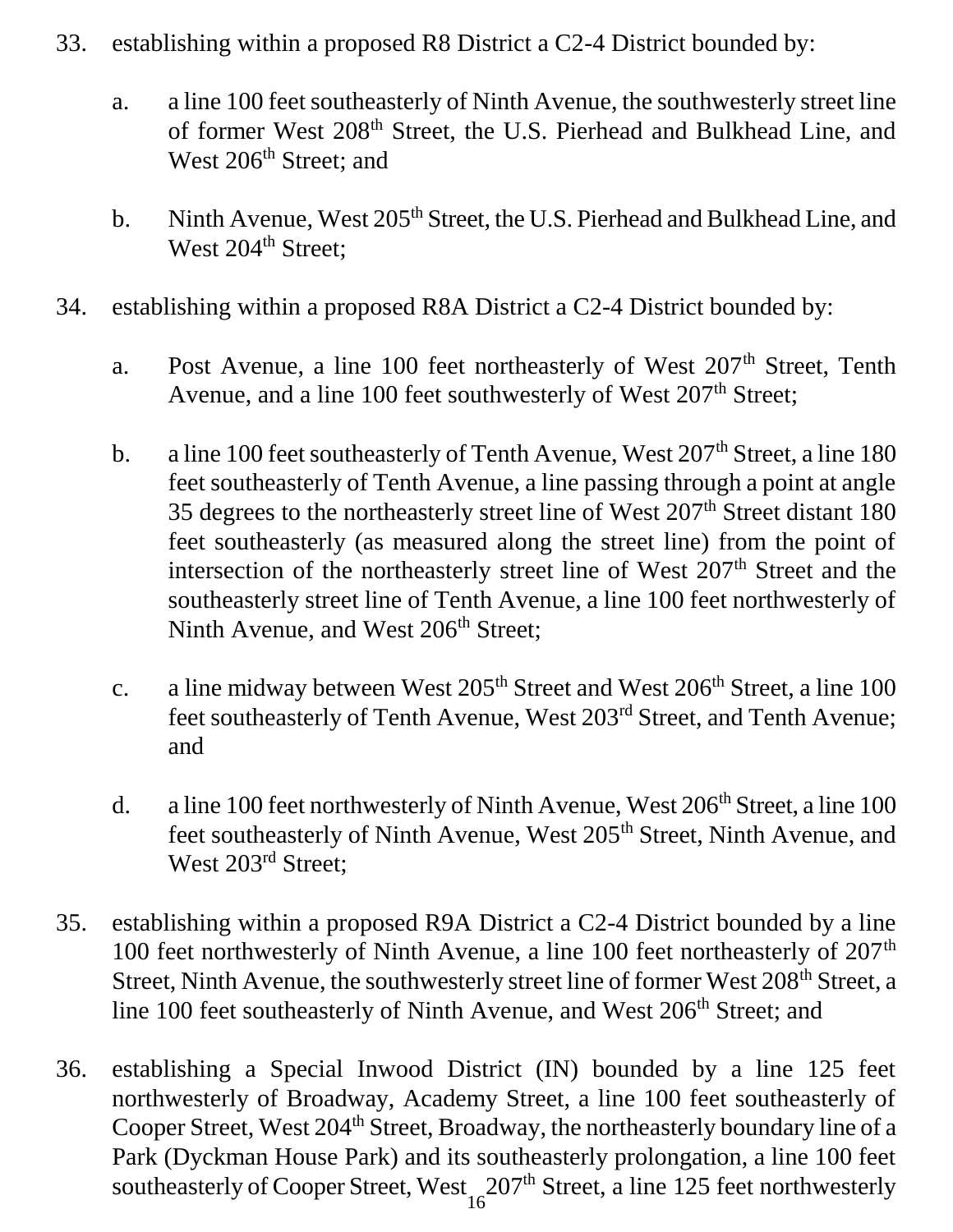of Broadway, a line 100 feet northeasterly of West  $207<sup>th</sup>$  Street, a line 150 feet southeasterly of Sherman Avenue, Isham Street, Sherman Avenue, a line 300 feet northeasterly of Isham Street, a line 100 feet northwesterly of Tenth Avenue, West 213<sup>th</sup> Street, Broadway, West 215<sup>th</sup> Street, a line midway between Park Terrace East and Broadway, Wet 218<sup>th</sup> Street, Broadway, the U.S. Pierhead and Bulkhead Line, the southeasterly prolongation of a line 22 feet northeasterly of the southwesterly street line of West 218<sup>th</sup> Street, Tenth Avenue, West 207<sup>th</sup> Street, a line 180 feet southeasterly of Tenth Avenue, a line passing through a point at angle 35 degrees to the northeasterly street line of West 207<sup>th</sup> Street distant 180 feet southeasterly (as measured along the street line) from the point of intersection of the northeasterly street line of West 207<sup>th</sup> Street and the southeasterly street line of Tenth Avenue, a line 100 feet northwesterly of Ninth Avenue, a line 100 feet northeasterly of West 207<sup>th</sup> Street, Ninth Avenue, the northeasterly street line of former West 208<sup>th</sup> Street, the U.S. Pierhead and Bulkhead Line, West 206<sup>th</sup> Street, a line 100 feet southeasterly of Ninth Avenue, West 205<sup>th</sup> Street, the U.S. Pierhead and Bulkhead Line, the centerline of former Academy Street, West 201st Street, Tenth Avenue, a line 100 feet southwesterly of West 207th Street, a line midway between Vermilyea Avenue and Broadway, a line 100 feet northeasterly of Dyckman Street, Nagle Avenue, a line 100 feet southwesterly of Dyckman Street, Broadway, and Dyckman Street;

as shown on a diagram (for illustrative purposes only) dated April 18, 2018.

## **L.U. NO. 136 SPECIAL INWOOD DISTRICT REZONING MANHATTAN CB – 12 N 180205(A) ZRM**

Application submitted by New York City Economic Development Corporation, pursuant to Section 201 of the New York City Charter, for an amendment of the Zoning Resolution of the City of New York, establishing the Special Inwood District (Article XIV, Chapter 2), and modifying related Sections, including Appendix F, for the purpose of establishing a Mandatory Inclusionary Housing area, Borough of Manhattan, Community District 12.

**The full zoning text may be viewed at the following website: <http://www1.nyc.gov/site/planning/about/cpc-reports/cpc-reports.page>**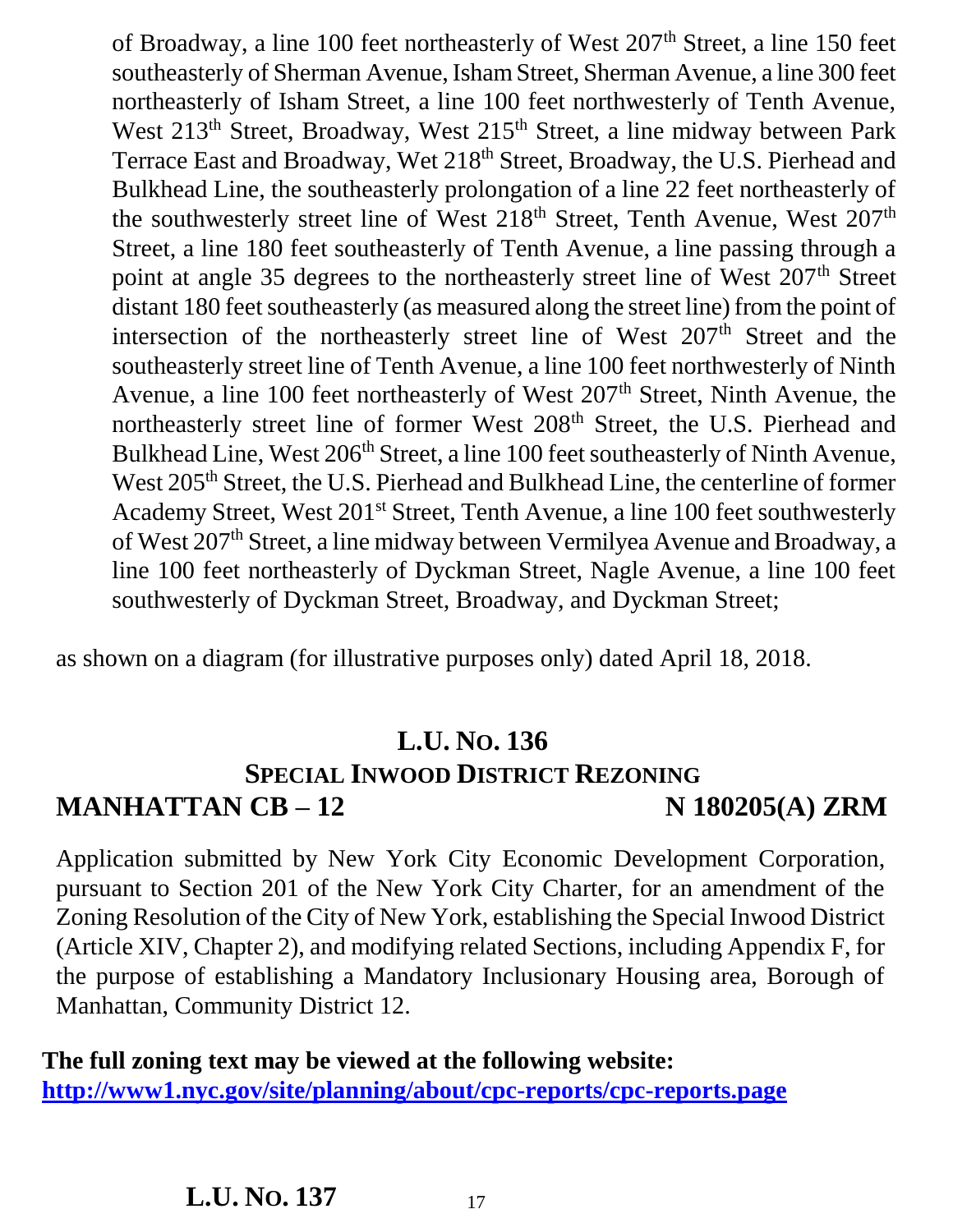## **SPECIAL INWOOD DISTRICT REZONING MANHATTAN CB - 12 C 180206 PPM**

Application submitted by the Department of Citywide Administrative Services (DCAS), pursuant to Section 197-c of New York City Charter, for the disposition of three city-owned properties (Block 2185, Lot 36; Block 2197, Lot 47; and Block 2197, Lot 75), pursuant to zoning.

## **L.U. NO. 138 SPECIAL INWOOD DISTRICT REZONING MANHATTAN CB - 12 C 180207 PQM**

Application, pursuant to Section 197-c of the New York City Charter, submitted by the Department of Citywide Administrative Services, to acquire approximately 18,000 square feet of space located at 4780 Broadway (Block 2233, Lot 13 and part of Lot 20) for use as a library; to acquire property along the Harlem River (Block 2197, Lot 47) to enlarge an existing City-owned property (Block 2197, Lot 75) to establish street and waterfront frontage; and by the Department of Citywide Administrative Services and the Department of Parks and Recreation, for the acquisition of property located along the Harlem River (Block 2183, Part of Lot 1; Block 2184, Part of Lot 1) for use as a public open space and waterfront access, Borough of Manhattan, Community District 12.

#### **L.U. NO. 139 SPECIAL INWOOD DISTRICT REZONING MANHATTAN CB - 12 C 180208 HAM**

Application submitted by the Department of Housing Preservation and Development (HPD)

- 1. pursuant to Article 16 of the General Municipal Law of New York State for:
	- a) the designation of properties located at 4780 Broadway (Block 2233, Lot 13) and 630 Academy Street (Block 2233, p/o Lot 20), as an Urban Development Action Area; and
	- b) an Urban Development Action Area Project for such area; and
	- c) pursuant to Section 197-c of the New York City Charter for the disposition of such property to a developer to be selected by HPD